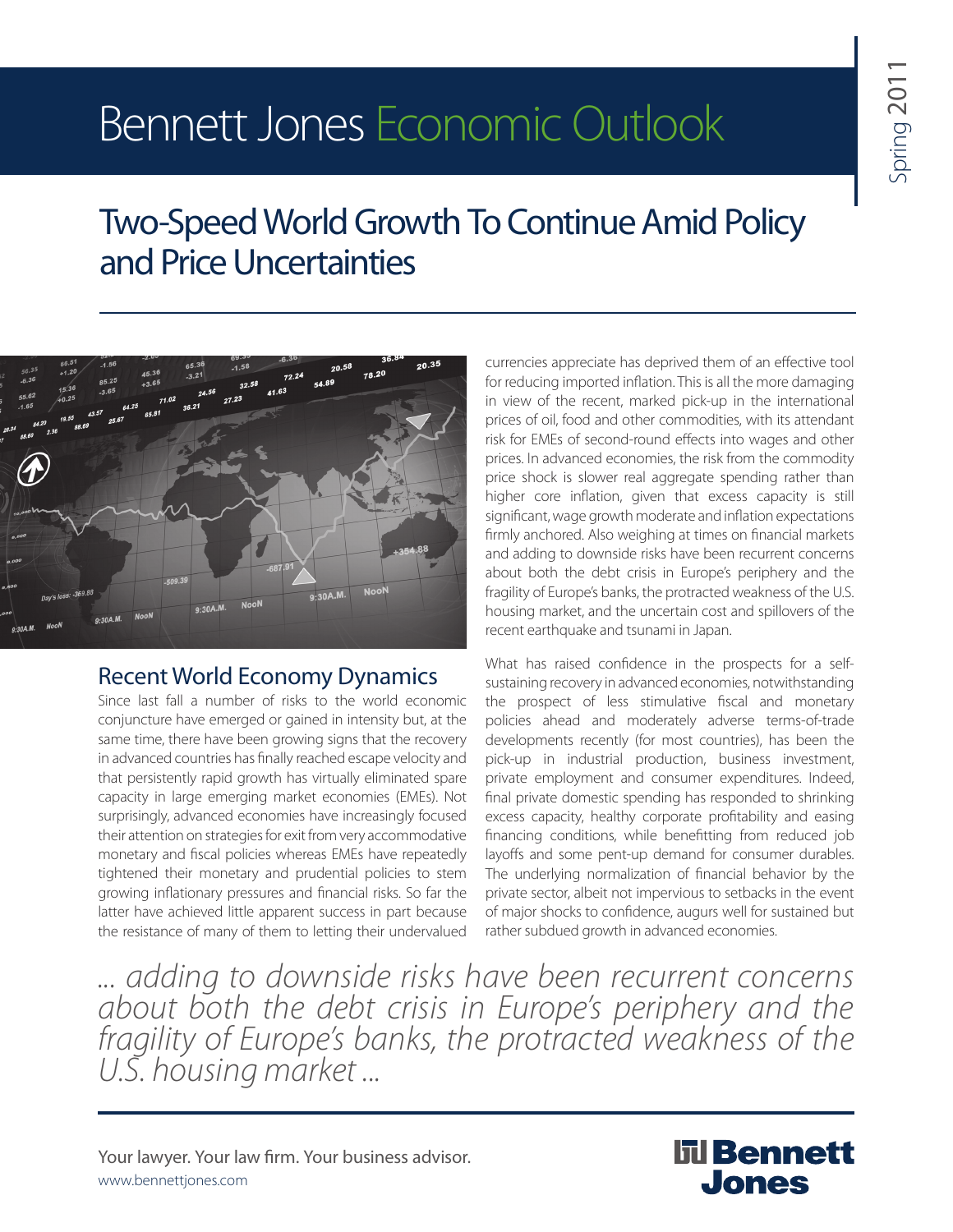Major emerging economies, notably China, India and Brazil, have experienced rising inflation rates and rapid credit and asset price growth. Based on past experiences, this raises the risk that the boom may eventually end up in a bust, hence

Major emerging economies, notably China, India and Brazil, have experienced rising inflation rates and rapid credit and asset price growth.

the efforts of their authorities to tighten monetary policy and credit growth in order to secure a soft landing for their economies. Inflationary pressures have intensified not only because of the fast increase in the international prices of food and energy but also because of growing demand pressures on capacity. In the short run, slowing growth in EMEs will have negative effects on advanced economies, but in

the longer run it will be beneficial to the world economy by making global growth sustainable.

# The Global Outlook: 2011-2012

Global growth is projected to slow markedly from nearly five percent in 2010 to the more sustainable rate of about four percent per annum in 2011 and 2012. Growth in China and several other EMEs is expected to moderate over the next two years, albeit to still relatively fast rates, in response to tighter monetary and fiscal policies, elevated commodity prices, and an appreciation of their real effective exchange rates. Part of this appreciation reflects much faster rates of domestic price inflation in EMEs than in advanced economies, which could persist over the next several years. It may well be that with more priority given to combating inflationary pressures, China will allow more appreciation of its nominal exchange rate as well. The greater tightening of monetary and credit policies in EMEs relative to advanced economies in the short term will result in further large capital inflows and upward pressures on EME currencies. At the same time, still robust demand

growth in EMEs in the context of the projected soft landing will underpin firm commodity prices.

Barring a significant worsening of oil supply disruptions and consequent spiking of oil price, the momentum of advanced economies in 2010 is expected to carry over into 2011 and to a lesser extent 2012, except in Japan because of the earthquake and a very strong yen. Growth in the United States is projected to be close to three percent and in the Euro area slightly less than two percent.

Barring a significant worsening of oil supply disruptions and consequent spiking of oil price, the momentum of advanced economies in 2010 is expected to carry over into 2011 ...

Stronger labour markets supporting household spending, solid expansion in business investment in machinery and equipment, and modest gains in real net exports should help to maintain a moderate growth path even as domestic fiscal policies tighten. While headline CPI inflation may show broad gyrations in response to movements in energy and food prices or in indirect taxes, core inflation rates are expected to converge on their implicit or explicit targets as excess supply is gradually reduced and the prices of non-commodity imports increase faster.

While the risk of a double-dip recession in advanced economies now appears to be minimal, there is still considerable uncertainty about the strength of the expansion in the short term. Downside risks arise from the possibilities of worsening oil supply disruptions, weaker housing prices, more household deleveraging, insufficient progress in stemming inflationary pressures and credit risk build-up in EMEs, and uncertainty about the resolution of the sovereign debt crisis in the Euro area.

# Short-Term Prospects for Output Growth (%)

|                      | 2009         | 2010          | 2011     | 2012     |
|----------------------|--------------|---------------|----------|----------|
| Canada               | $-2.5$       | $3.1 (3.0)^*$ | 2.8(2.3) | 2.5(2.5) |
| <b>United States</b> | $-2.6$       | 2.9(2.7)      | 2.8(2.3) | 3.0(3.0) |
| China                | 9.2(9.1)     | 10.3(10.3)    | 9.0(9.0) | 9.0(9.0) |
| World                | $-0.5(-0.6)$ | 4.9(4.7)      | 4.0(3.8) | 4.0(4.0) |

\*Figures in brackets are from the Bennett Jones Fall 2010 Economic Outlook.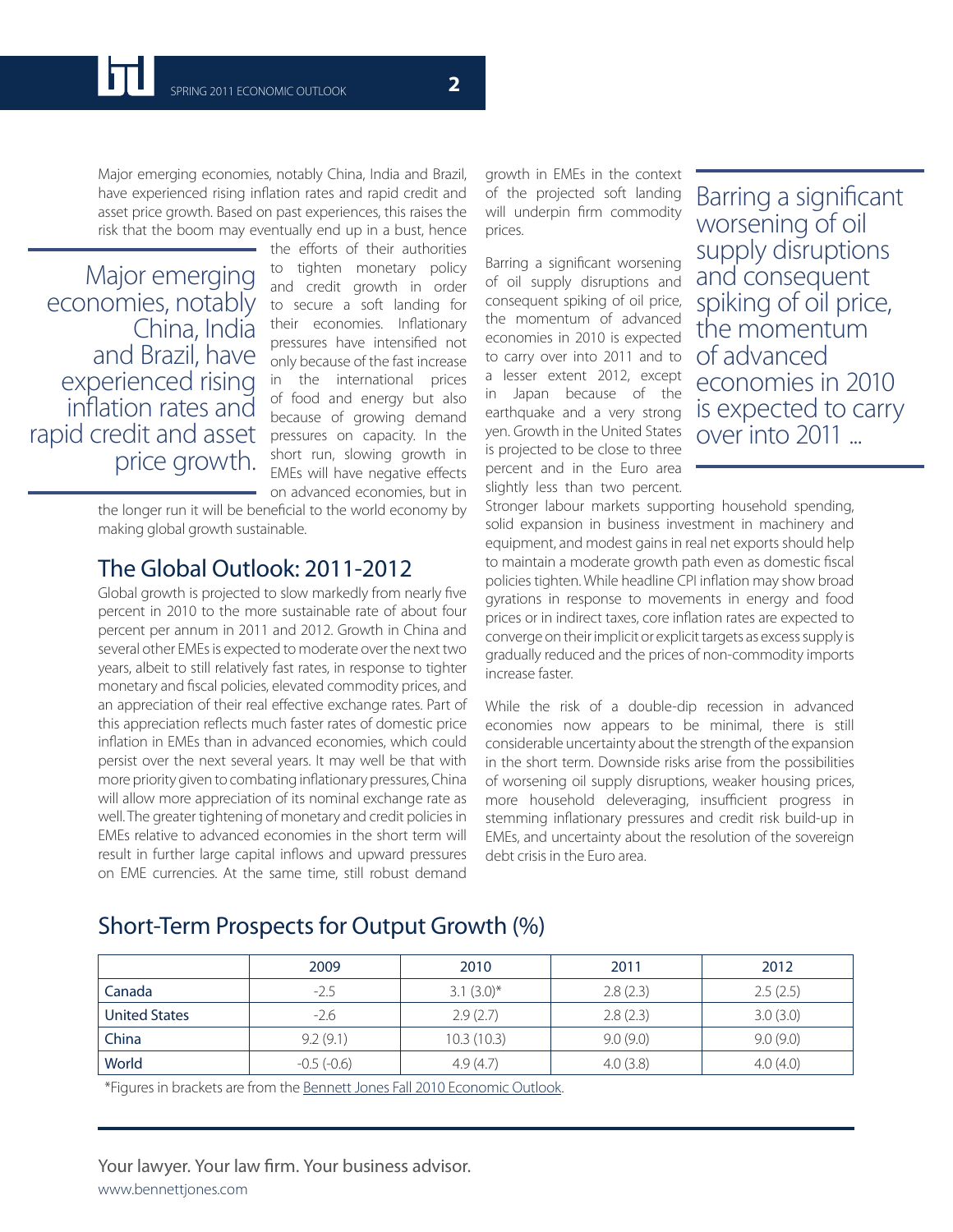

*N.B. Debt data from U.S. flow of funds accounts and Canadian national balance sheets accounts. Total government debt includes the gross liabilities of federal, provincial/state and local governments.*

United States - Canada

of the cyclically-adjusted general government balance as a percentage of potential GDP will start this year, but at a somewhat slower pace than was expected last fall because fiscal consolidation has been delayed to 2012 in the United States and Japan. In the Euro area and the United Kingdom, on the other hand, tightening should be particularly severe in 2011. Overall, discretionary fiscal consolidation cumulates to 1.5 percent of potential GDP over the next two years in advanced economies.

# Financial Outlook

Expectations regarding the vigour of private domestic demand and exports over the short term as well as the effects of fiscal retrenchment (or lack thereof) are key factors in monetary policy decisions in advanced economies, given the perceived current state of excess capacity and level of core inflation. The diversity of circumstances facing countries and slightly different degrees of tolerance for risks on the inflation side across central banks mean that the timing and speed of monetary policy tightening should differ across countries over the short term. In early April, the ECB was the first of the leading central banks to raise policy rates. It has since held back on further increases. For the United States and the United Kingdom, the strategy of an eventual exit is made more complex by their reliance on quantitative easing, which acted as an alternative to policy rate cuts after those rates reached their zero lower bound. Be that as it may, long government bond rates have already risen noticeably from their lows of last summer, reflecting investors' expectations of both higher inflation and higher real yields due to anticipated monetary policy tightening.

Although on the rise, policy interest rates in advanced economies are expected to remain relatively low even by the end of 2012, and much lower than in EMEs. This will encourage excess leveraging, search for yield and carry trade, with likely further downward pressures on the U.S. dollar. Along with generally narrow risk spreads, cheap money may well stimulate mergers and acquisitions, somewhat as it did over 2005-2007. On the other hand, bank lending to smalland medium-sized enterprises is likely to remain somewhat constrained as banks strive to meet more stringent capital requirements while still dealing with legacy problems from the financial crisis. One should expect considerable volatility in securities and exchange rate markets over the short term.

# Outlook for Canada

Growth in Canada is projected to gradually moderate over the short term and converge towards its lower potential rate as economic slack is taken up. A steady, if unspectacular, expansion in the United States would feed exports while high commodity prices would buttress business investment and consumer spending, the latter through gains in terms of trade and wealth. On the other hand, fiscal consolidation at the federal and provincial levels would cut income and spending, households would keep their consumption in line with disposable income in view of their high level of indebtedness (Chart 2), housing investment would make no contribution



*N.B. Household debt here includes consumer credit, loans and mortgages, but excludes trade accounts payable.*

With the recession and financial crisis, the governments of advanced countries saw their deficit and debt expand rapidly (Chart 1). For the advanced countries as a whole, a reduction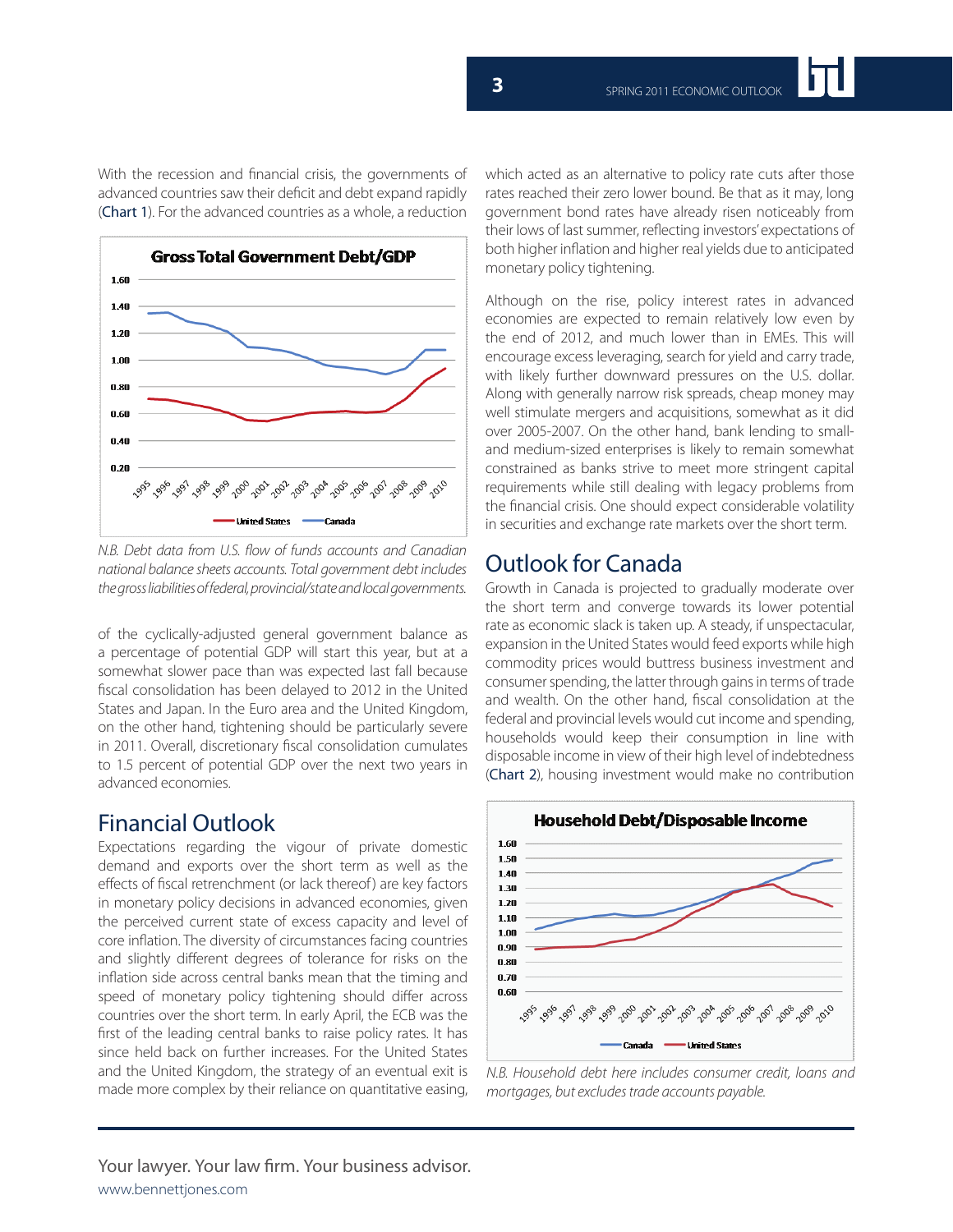

to growth, and a much deteriorated competitiveness would hamper real net exports (Chart 3). This deterioration

*N.B. The 2011 value for the U.S. reflects the year-over-year growth rate in 2011:Q1; for Canada it reflects the growth in the average level of the Canada-U.S. exchange rate in the first 5 months of 2011 relative to its average 2010 level.*

**Labour Productivity Indexes - Business Sector** 1991=100 170.00 160.00 150.00 140.00 130.00 120.00 110.00 100.00 90.00 80.00 3<br>888<br>888 **SS** ខ្លួនខ្លួនខ្លួ ăgi **998**  $\frac{8}{9}$ š ខ្លី å ŝ

essentially stems from a stronger Canadian dollar and weaker productivity growth than in the United States (Chart 4). Further

difficult adjustment to the appreciation of the Canadian dollar is to be expected in Canadian manufacturing, a sector that is particularly exposed to exchange rate movements in view of its high degree of openness.

### Some Implications for Canadian Business

Most of the implications denoted in the Bennett Jones Fall 2010 Economic Outlook still hold. The recent rise in commodity prices would lead to stronger margins for many commodity producers, and boost real income and the demand for goods and services in the Western provinces and Newfoundland and Labrador. This in turn provides all Canadian establishments with more ample opportunities for sales in these markets. In the short term, a higher Canadian dollar reduces margins for Canadian firms competing with foreigners in foreign and/or domestic markets. Businesses could take the opportunity of robust balance sheets, a stronger Canadian dollar and still favourable interest rates and credit conditions to acquire at lower cost productivityenhancing machinery and equipment. This would mitigate somewhat the negative impact of the higher dollar on their competitiveness. In view of the significant volatility in financial and foreign exchange markets to be expected in the short term, businesses would also benefit from careful hedging and risk management strategies.

# Implications of Recent Budgets in Canada

Canadian governments face a period of significant fiscal retrenchment in the years ahead. In past months, the governments of Canada,<sup>1</sup> Ontario, Québec and Alberta have released their 2011 budgets. All four governments project

to bring their budgets into balance over horizons ranging from 2012-2013 in Alberta to 2017-18 in Ontario. In all cases the economic and revenue projections are well within plausible ranges. Where the budget projections are quite problematic is with respect to the projected growth in total program spending, which is very low for many consecutive years. Even allowing for very slow growth in health care spending relative to historical trends and our own projections,<sup>2</sup>

In the short term, a higher Canadian dollar reduces margins for Canadian firms competing with foreigners in foreign and/or domestic markets.

this implies that spending on a fair chunk of government services falls year after year, notably in Ontario and Québec.

#### Your lawyer. Your law firm. Your business advisor. www.bennettjones.com